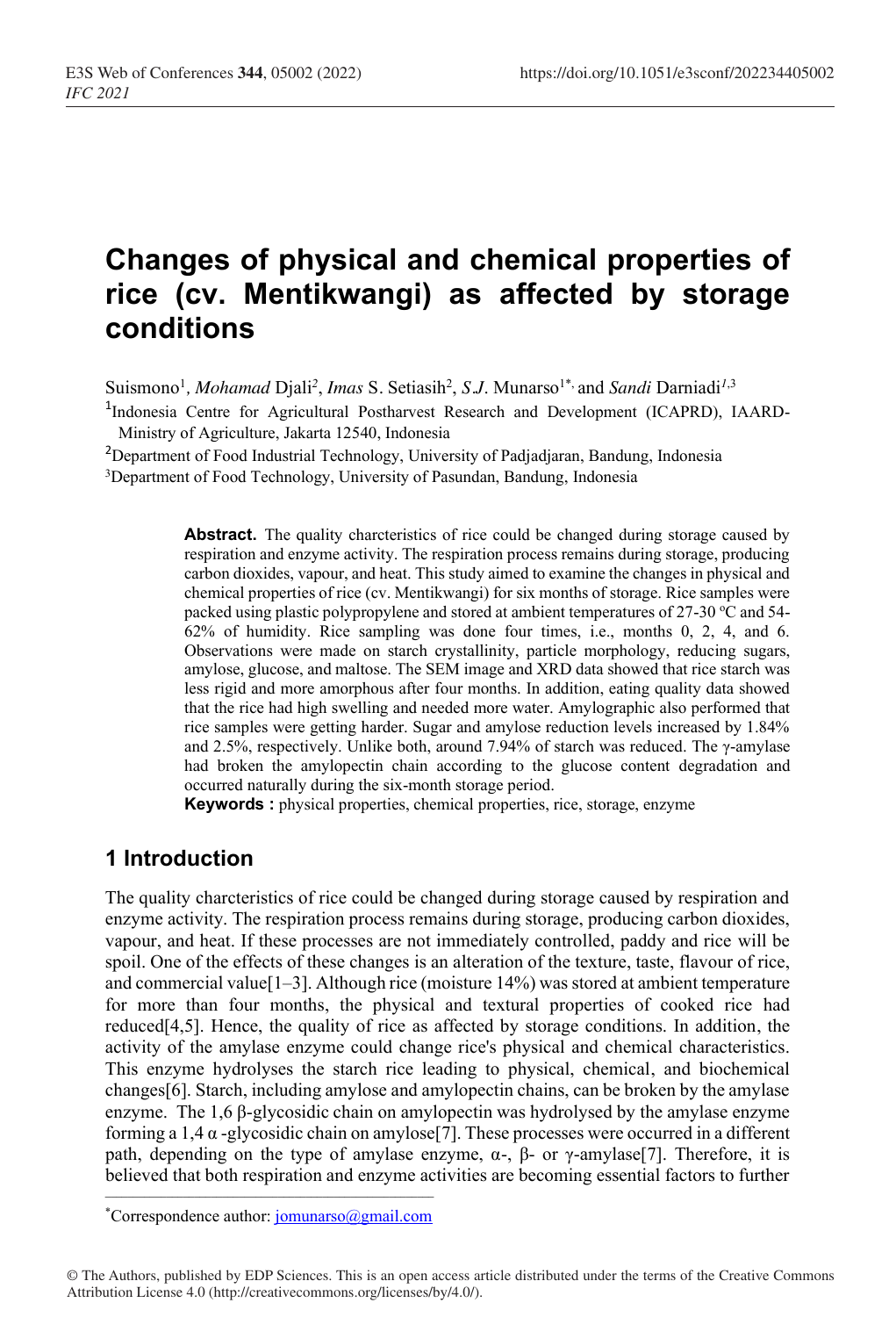observation on the quality of rice. This study aimed to investigate the changes in physical and chemical properties of rice (cv. Mentikwangi) from Indonesia for six-months storage.

# **2 Materials and Methods**

## **2.1 Rice samples preparation**

Rice sample (cv. Mentikwangi) was obtained from the Extension Agriculture Institute, Ministry of Agriculture, Magelang, Central Java, Indonesia. Rice samples were weighed for 5 Kg per bag and were packed in polypropylene plastic (size  $12.7 \text{ cm} \times 15.2 \text{ cm}$ , thickness  $30 \mu m$ ). The trial samples were 12 packages, of which three samples represented the storage time:  $0, 2, 4$ , and 6 months. Then, all samples were stored at ambient temperature  $27-30$  °C and humidity 54-62% for six months. Analysis of rice's physical and chemical properties was conducted in months 2, 4, and 6 of storage. The storage room condition was clean, dry, wellair circulation, prevented pests and placed on the pallet.

## **2.2 Physical properties determination**

The crystallinity of rice starch was identified by XRD *(X-Ray Diffraction*) Advance (D8 Germany) as an indicator for breaking the short-chain on amylopectin of starch[8]. The starch granule in 2D-image was captured by *Scanning Electron Microscopy* (SEM)[9]. The viscosity of the starch was identified by *Rapid Visco Analyze*r (RVA) (Tecmaster)[10]. Rice texture was analysed by *Texture Analyzer* Pro CT3 (Brookfield, Ametek US)[11].

### **2.3 Chemical properties determination**

Rice starch was analysed by *Luff Schoorl* method AOAC (2005)[12], and spectrophotometer analysed the reducing sugar content, amylose content was determined according to Suarni et al.,[13]. Glucose and maltose were analysed using an HPLC (*High-Performance Liquid Chromatography*) with carbohydrate column, Corona and Change Aerosol Detectors, mobile phase: acetonitrile:  $H_2O = 85: 15$ , flow rate: 1 ml/ min, RT: 17 minutes, sample temperature: 26°C and column temperature:35°C[13]. Amylase activities were analysed by spectrophotometer at 540 nm[14].

### **2.4 Cooking method**

According to the methodology proposed by Kaminski et al.[5], The beakers were incubated in a hot water bath at 95 °C, partially covered, until no effluent was discovered. Weight yield (final weight of cooked rice/initial weight of raw rice), volume yield (volume occupied by cooked rice/volume occupied by raw rice), cooking time (total incubation time), and look of cooked grains (60 minutes after incubation) were all evaluated in this way.

# **3 Results and Discussion**

## **3.1 Crystallinity**

After six months of storage, the x-ray diffractogram of rice flour showed diffraction peaks were at 15°, 17°, 19° and 25° C (Fig. 1), equivalent to the crystal structure of the A-type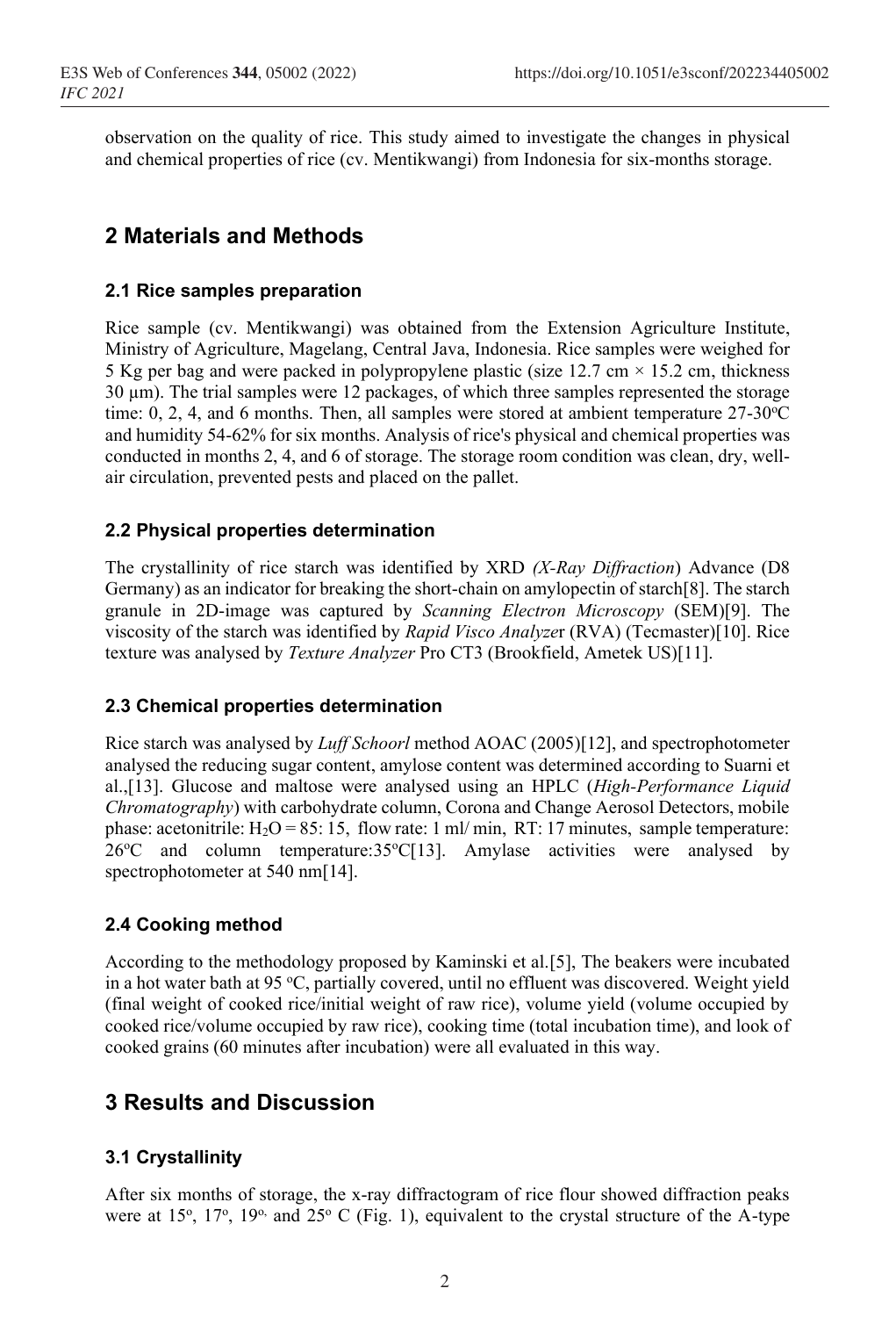compared to the previously reported[15]. These peaks were also higher than those of rice flour before being stored (months 0). In addition, rice (cv. Mentikwangi) samples became more amorphous during storage, correspond to the amylopectin chain breakdown as an indicator. The amorphous increased by 3.7%, while the crystalline decreased by 3.7% (Table 1). This decreasing of crystalline was lower than those by Tang et al.[15], which found about 38% crystalline in barley seeds.



**Fig 1.** X-ray diffraction-grams of rice flour: months 0 (black line) and months 6 (red line)

| Table 1 Fraction of rice (cv. Mentikwangi) starch for months 0 and 6 of storage |  |
|---------------------------------------------------------------------------------|--|
|---------------------------------------------------------------------------------|--|

| Month- | Fraction $(\% )$ |                    |  |  |
|--------|------------------|--------------------|--|--|
|        | Amorphous        | <b>Crystalline</b> |  |  |
|        | 70.7             | 29.3               |  |  |
|        |                  | $\cap$ $\in$       |  |  |

#### **3.2 Particles morphology**

The crystallinity changes were demonstrated by the SEM images (Fig 2). Fresh rice showed a smooth and compact surface, while six months stored rice was rough and disordered. Fig 2a and 2b showed that fresh rice was more rigid and harder than the six months stored rice (Fig. 2c and 2d). These facts were possibly because the amylopectin content on fresh rice was high compared to the six months stored rice. These results were inline with those of Tester at.al[16], who also found that the amorf surface of rice starch became loose as affected by increasing amylose.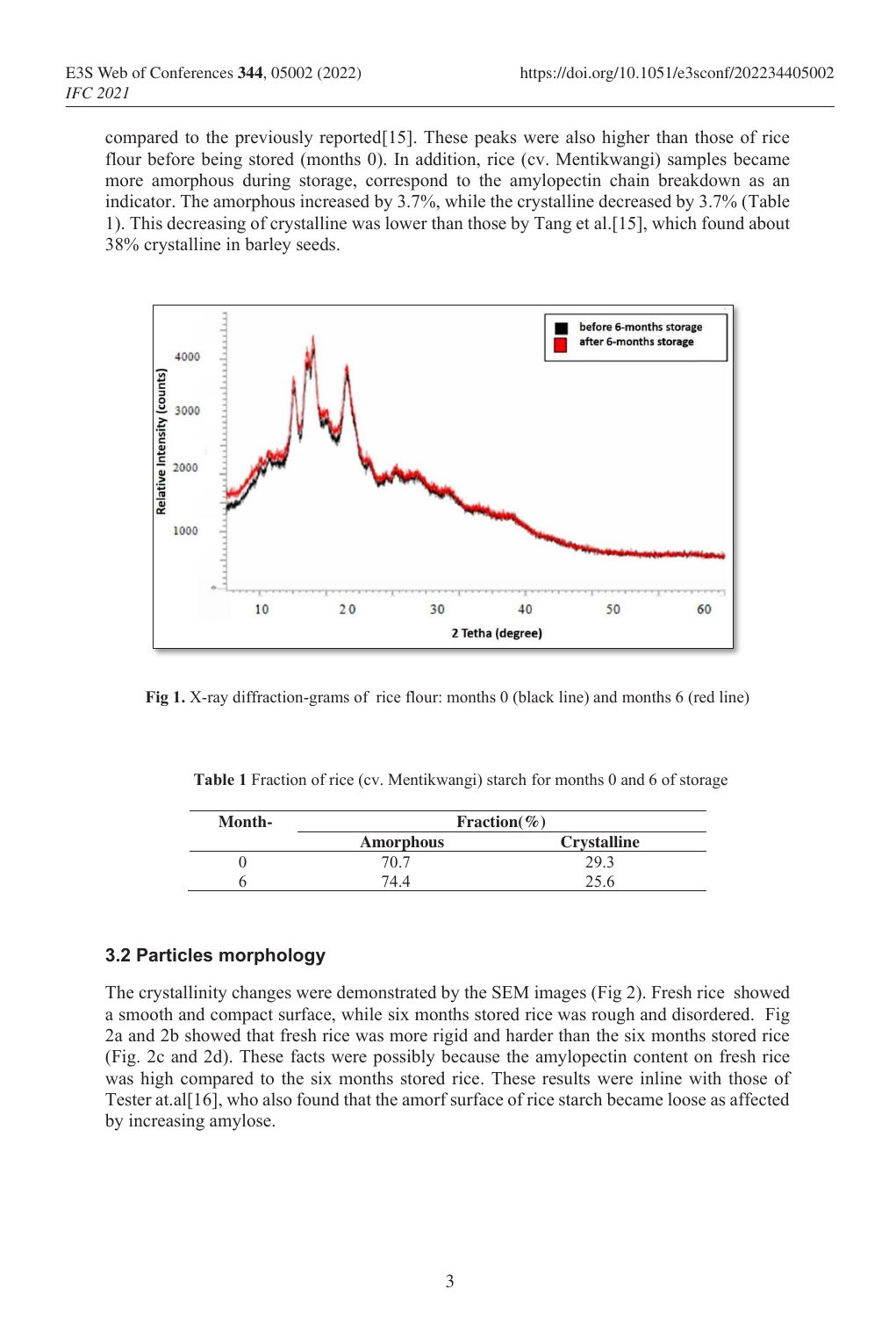

**Fig. 2** SEM micrographs of rice (cv. Mentikwangi) months 0 at 2000x (a) 10000x (b), and months 6 at 2000x (c) and 10000x (d)

#### **3.3 Eating quality**

The eating quality of rice (cv. Mentikwangi) was investigated through water absorption, changes in volume and texture of rice. From Table 2, it can be seen that the storage time of rice was not significantly ( $p > 0.05$ ) effect on moisture content. This condition was probably because the initial moisture content in rice (cv. Mentikwangi) was about similar. In terms of eating quality, the absorption volume of stored rice was not significantly ( $p > 0.05$ ) different and was in a range of 2.83-3.26 times. According to Shaikrisma et.al[17], the cooking quality of rice was indicated with higher water absorption. Higher values represent more expansion and larger size of cooked rice grains. The rate of development and absorption of water depends on the amylose content. The higher the amylose content, the greater the ability of starch to absorb and expand because amylose can form hydrogen bonds more outstanding than amylopectin[17].

Table 2 also presents the effect of storage time on swelling volume. It was observed that among stored rice samples were not statistically ( $p > 0.05$ ) different. Regarding hardness, it is found that among stored rice were significantly ( $p < 0.05$ ) other. The hardness values ranged from 0.71 to 2.39 Newton. It is observed that the texture of rice increased during six months of storage. The starch hydrolysis processes caused changes in the texture of the rice to become rigid. Reports on the texture of cooked rice affected by ageing showed that their hardness values increased after a period of storage time[17].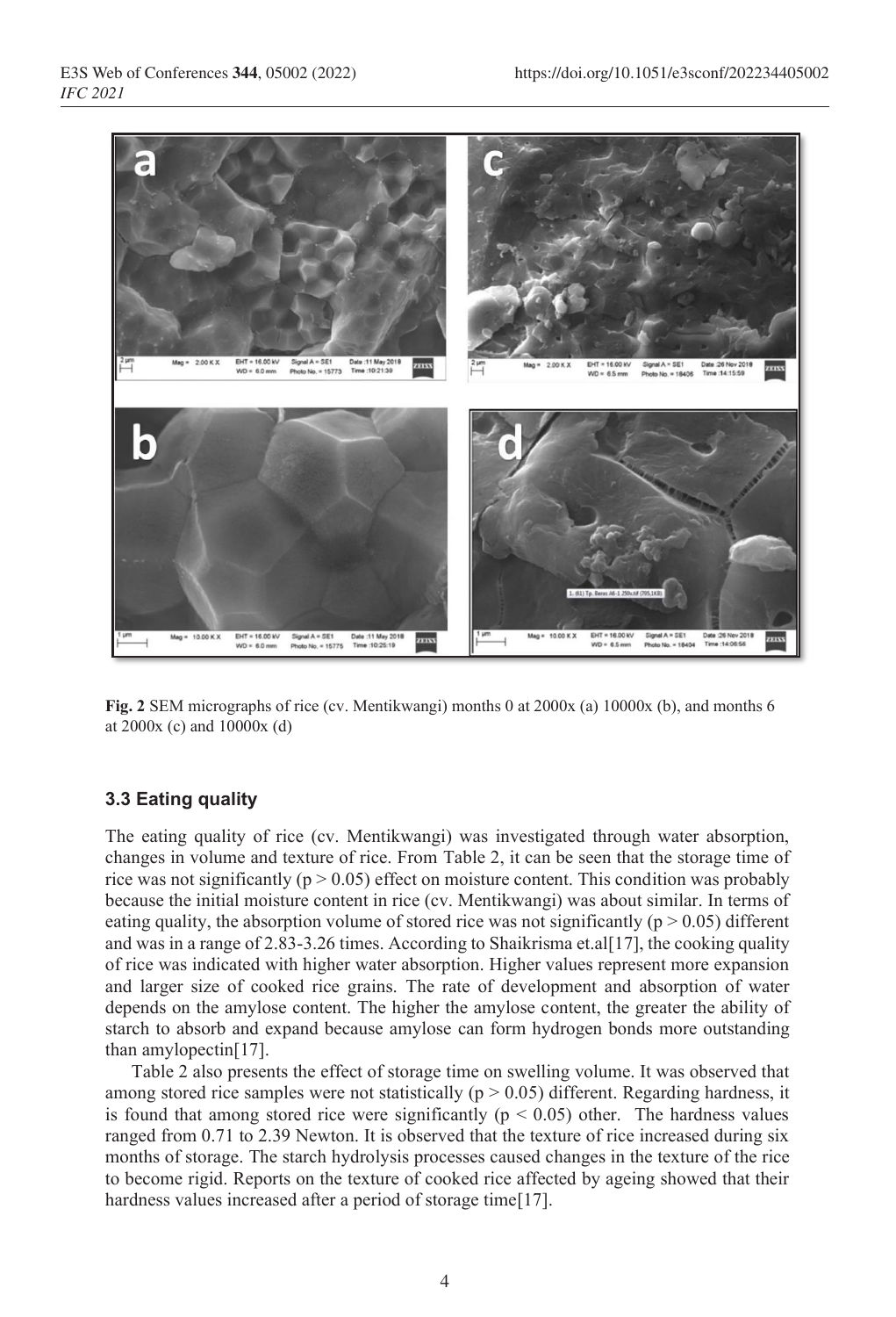| <b>Storage time</b> | <b>Moisture</b>          | <b>Eating quality</b>               |                                   |                               |
|---------------------|--------------------------|-------------------------------------|-----------------------------------|-------------------------------|
| (month)             | content<br>$(\%)$        | <b>Absorption volume</b><br>(times) | <b>Swelling volume</b><br>(times) | <b>Hardness</b><br>(Newton)   |
| $\theta$            | $12.30 \pm 0.14^{\circ}$ | $2.83 \pm 0.02^a$                   | $2.81 \pm 0.01^a$                 | $0.71 \pm 0.42^b$             |
| $\overline{2}$      | $11.98 \pm 0.15^{\circ}$ | $3.03 \pm 0.28^a$                   | $2.92 \pm 0.02^a$                 | $0.90 \pm 0.93^{\rm b}$       |
| $\overline{4}$      | $11.18 \pm 0.15^a$       | $3.15 \pm 0.08^a$                   | $3.04 \pm 0.14^a$                 | $1.41 \pm 0.21$ <sup>ab</sup> |
| 6                   | $11.65 \pm 0.13^a$       | $3.26 \pm 0.04^a$                   | $3.33 \pm 0.58^{\circ}$           | $2.39 \pm 0.81$ <sup>a</sup>  |

**Table 2** Moisture content and eating quality of cooked rice

*Different letters within a column are significantly (p < 0.05) different*

### **3.4 Pasting Properties of Rice**

Pasting properties of stored rice months 0 and months six are presented in Table 3. It can be observed from Table 3 that gelatinisation temperature and gelatinisation time were statistically ( $p < 0.05$ ) different between both samples. Six months stored rice had a longer gelatinisation time than month 0. This phenomenon was due to increased amylose in rice during storage and indicated high absorption and swelling volume (Table 2). The peak viscosity has risen from 3204 (month 0) to 3320 cP (month 6). This condition indicated the process of starch hydrolysis, and the amylopectin chain was broken down. Set back viscosity values of month 0 and month six were  $-517$  and 640, respectively. A negative value of setback viscosity indicated high amylopectin content (soft texture), while a high positive value indicated high amylose content (hard surface).

Zhou et al.[18] reported a similar condition of stored rice. The decrease in the breakdown and the gradual disappearance of a clearly defined peak in aged samples were the most notable impacts of ageing. These changes can be attributed to the characteristics of rice grain structure following storage. The study of gelatinization kinetics showed that higher temperature storage resulted in an increase in the breaking point temperature for the aged rice compared to its fresh rice.

|                                            | <b>Storage periods</b>        |                              |  |
|--------------------------------------------|-------------------------------|------------------------------|--|
| <b>Parameters</b>                          | Month 0                       | Month 6                      |  |
| Gelatinisation temperature $({}^{\circ}C)$ | $72.2 \pm 0.07^{\circ}$       | $74.5 \pm 0.0^{\rm b}$       |  |
| Gelatinisation time (s)                    | $171 \pm 1.48^a$              | $185 \pm 0.07^{\rm b}$       |  |
| Viscosity $(cP)$                           | $1555 \pm 60.81^a$            | $1891 \pm 9.19^b$            |  |
| Peak Gelatinisation Temperature (°C)       | $95 \pm 0.0^{\circ}$          | $95 \pm 0.0^{\circ}$         |  |
| Peak Gelatinisation time (s)               | $338 \pm 2.82^b$              | $328 \pm 0.0^{\circ}$        |  |
| Peak viscosity (cP)                        | $3204 \pm 61.51^{\circ}$      | $3320 \pm 45.25^{\circ}$     |  |
| Cold Viscosity (cP)                        | $2687 \pm 16.26^{\circ}$      | $3960 \pm 16.97^b$           |  |
| Breakdown (cP)                             | $1648 \pm 122.3^{\rm b}$      | $1430 \pm 36.06^{\circ}$     |  |
| Set Back Vicosity (cP)                     | $-517 \pm 77.78$ <sup>a</sup> | $640 \pm 28.28^b$            |  |
| Concistency (cP)                           | $1131 \pm 44.54^{\circ}$      | $2070 \pm 7.77$ <sup>b</sup> |  |

**Table 3** Pasting properties of fresh and stored rice (cv. Mentikwangi)

*Different letters within a row are significantly (p < 0.05) different*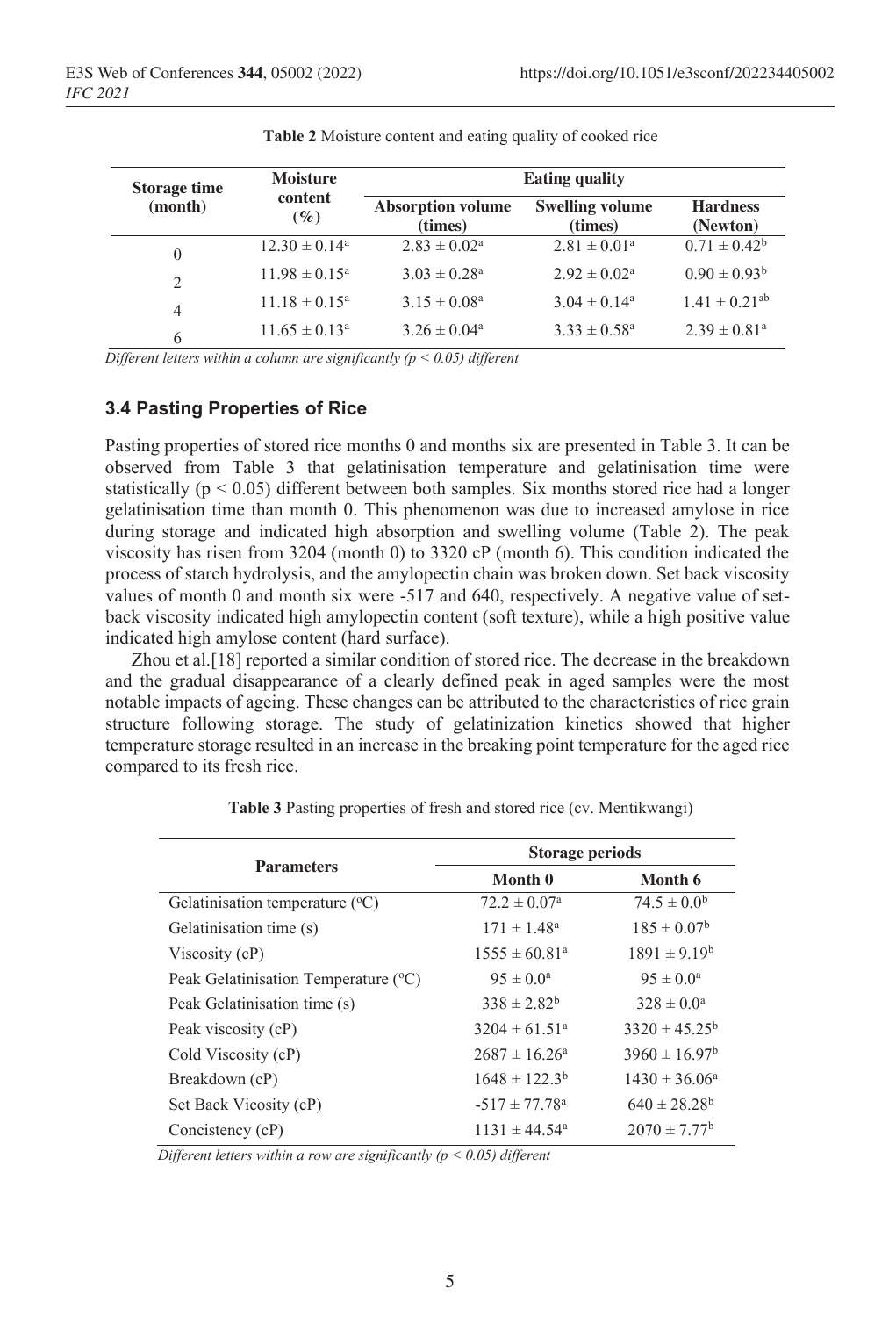#### **3.5 Chemical changes in rice starch**

Changes in the chemical properties of stored rice are presented in Fig 3. Starch, reducing sugars, and amylose were monitored and determined every two months. From Fig 3, it can be observed that starch was in a range of 71.27-79.21%. Starch content in fresh rice was 79.21%, while starch content was reduced to 71.27% after six months of storage. These findings imply that the effects of storage on rice pasting and thermal properties were linked to interactions between starch and non-starch components[18].

The reducing sugars and amylose increased by about 1.84 % and 2.5%, respectively (Fig 3). Reducing sugars of rice samples was in a range of 0.33-2.17% and among all samples were significantly ( $p < 0.05$ ) different. Amylose content was in a range of 14.33-16.83% and stored rice samples for 0-4 months were not statistically ( $p > 0.05$ ) different, but they were significantly ( $p < 0.05$ ) lower than six months stored rice.

During storage, the amylase enzyme hydrolysed the rice starch. This natural enzyme was able to break down 1,6 β-glycosidic on amylopectin into 1,4 alpha-glycosidic on amylose. The amylase enzyme activity had increased from 0.2124 to 1.2196 U/g/minute during storage time (data not shown). It was clear that the amylase enzyme occurred naturally in rice starch, although there was no enzyme treatment in this study. Glucose and maltose were observed to determine which type of amylase enzyme, α-, β-, or -γ-amylase, played a role in this study. The starch contained glucose higher than maltose. From these results,  $\gamma$ -amylase had more contributions than the other type of amylase[19].



**Fig. 3** Changes of starch content (a), reducing sugars (b), and amylose (c) in rice during six months storage

#### **3.6 Impact of study**

Rice quality is determined by its physical, chemical, and textural properties. Storage conditions could influence these properties. This study demonstrated that rice storage at room temperature could deteriorate the rice properties. Furthermore, more than four months of storage time caused its eating quality to be poor. Therefore, it is recommended that rice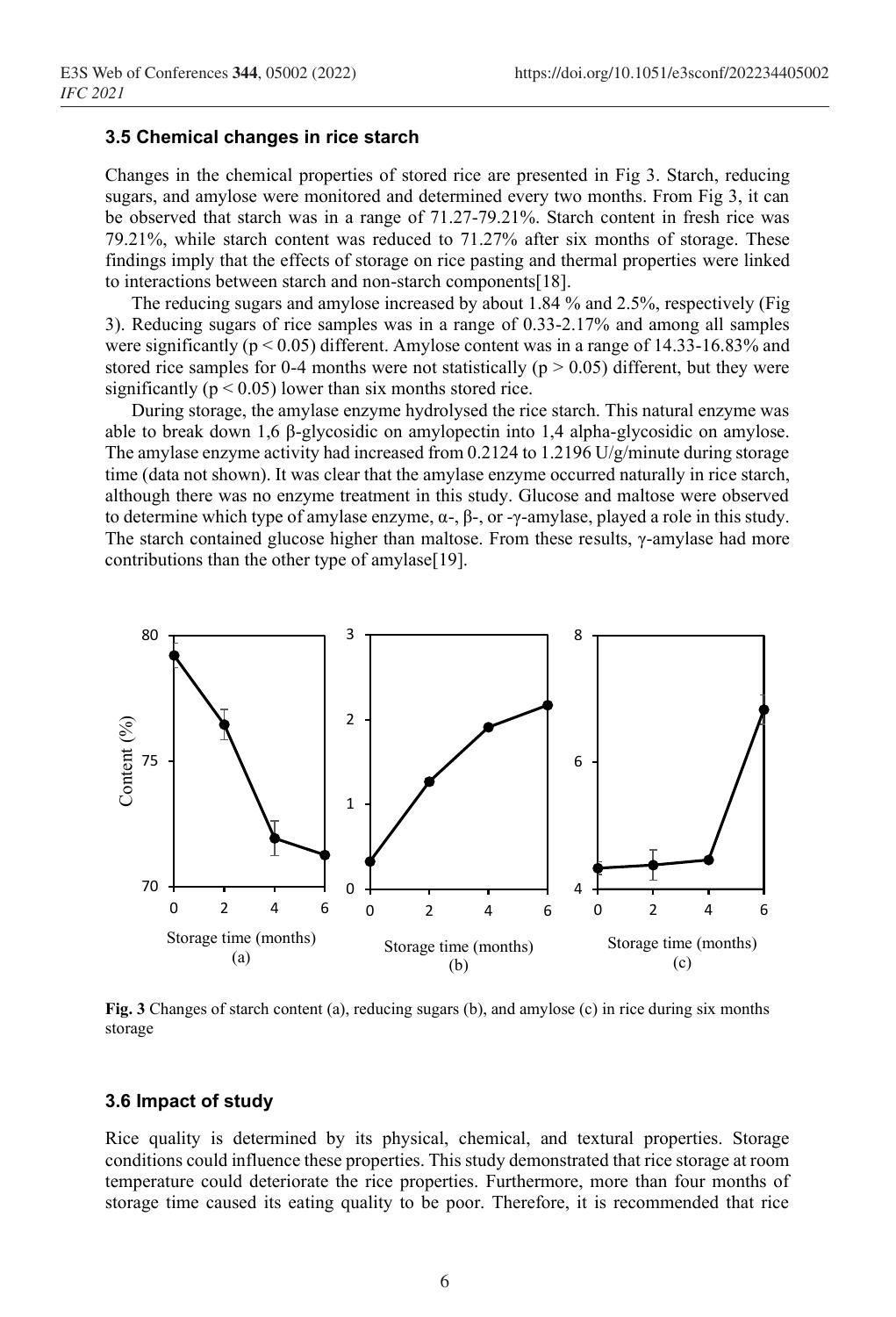retailers and rice wholesalers put their products in the ideal storage conditions such in this study (air-conditioned and humidity control), and not sell rice aged more than four months.

This study had limitations on the temperature and humidity treatment within the laboratory instead of storage conditions in the warehouse. Conversely, this study revealed the mechanism of deterioration in molecular level (crystallisation and enzyme) from aged rice.

# **4 Conclusion**

After six months of storage, physical and chemical properties changes occurred in rice (cv. Mentikwangi) samples. Eating quality of stored rice had high swelling and needed more water. Starch of stored rice shifted to amorphous and less rigid. High glucose content in stored rice samples indicated that γ-amylase occurred naturally to break the amylopectin chain.

# **References**

- [1 ] Juliano BO. Criteria and test for rice grain quality. In: *Rice Chemistry and Technolgy*. American Association of Cereal Chemists: St. Paul, Minnesota, 1994.
- [2 ] Haryadi. *Rice Processing Technology*. UGM Press: Yogyakarta, 2006.
- Tulyathan V, Leeharatanaluk B. Changes in quality of rice (Oryza Sativa L.) CV. Khao Dawk Mali 105 during storage. *J Food Biochem* 2006; **31**: 415–425.
- [4 ] Astawan M. *Stay Fit with the Processed Food*. Tiga Serangkai: Solo, 2004.
- [5 ] Kaminski TA, Brackmann A, da Silva LP, Nicoletti AM, Roberto BS. Changes in culinary, viscoamylographic and sensory characteristics during rice storage at different temperatures. *J Stored Prod Res* 2013; **53**: 37–42.
- [6 ] Zhou Z, Robards K, Helliwell S, Blanchard C. Ageing of Stored Rice : Changes in Chemical and Physical Attributes. *J Cereal Sci* 2002; **35**: 65–78.
- [7 ] Marques ER, Araújo RF, Araújo EF, Martins Filho S, Soares PC, Mendonça EG. Dormancy and enzymatic activity of rice cultivars seeds stored in different environments. *J Seed Sci* 2014; **36**: 435–442.
- [8 ] Setyawan N, Hoerudin, Wulanawati A. Simple extraction of silica nanoparticles from rice husk using technical grade solvent: Effect of volume and concentration. *IOP Conf Ser Earth Environ Sci* 2019; **309**. doi:10.1088/1755-1315/309/1/012032.
- [9 ] Luna P, Darniadi S, Chatzifragkou A, Charalampopoulos D. Biodegradable foams based on extracted fractions from sorghum by- products. In: *IOP Conference Series: Earth and Environmental Science*. IOP Publishing: London, UK, 2021 doi:10.1088/1755-1315/749/1/012057.
- [10 ] Herawati H, Hernani, Yuliani S, Setyawan N. Production and physicochemical characterization of modified tapioca. *IOP Conf Ser Earth Environ Sci* 2021; **733**. doi:10.1088/1755-1315/733/1/012089.
- [11 ] Dachmann E, Hengst C, Ozcelik M, Kulozik U, Dombrowski J. Impact of Hydrocolloids and Homogenization Treatment on the Foaming Properties of Raspberry Fruit Puree. *Food Bioprocess Technol* 2018; **11**: 2253–2264.
- [12 ] AOAC. *Official method of analysis*. AOAC: Washington DC, United States, 2005.
- [13] Suarni S, Harlim T, Upe A, Patong AR. The Enzymatic Effect (A-Amylase) on Viscosity and Carbohydrate Composition of Maize Flour Modified. *Indones J Chem* 2010; **7**: 218–222.
- [14 ] Tsujii Y, Nagafuku N, Miyake A, Uchino M, Takano K. Presence and activity of various amylases in Rice: Effect on texture and leached sugar composition during cooking. *Food Sci Technol Res* 2013; **19**: 81–87.